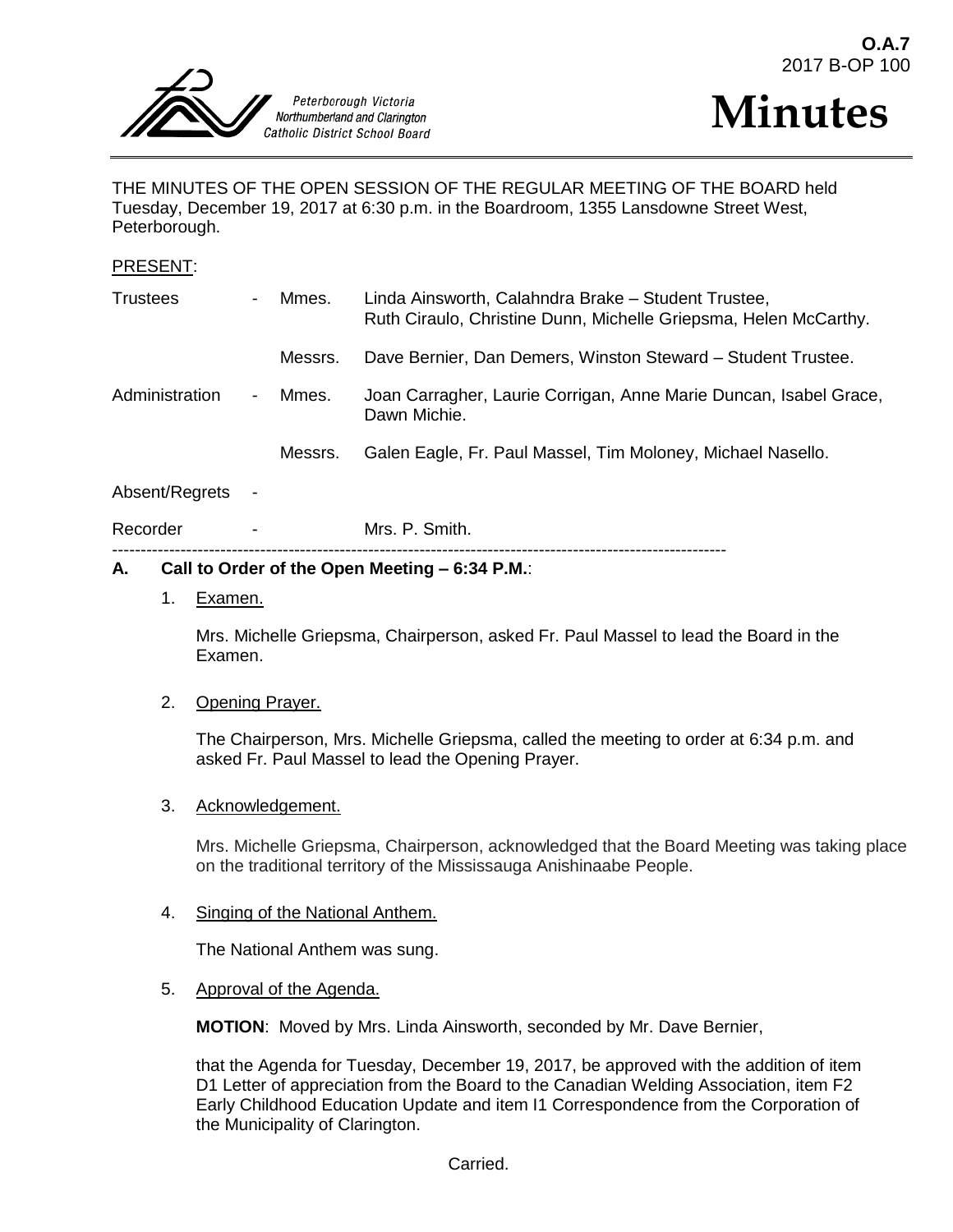6. Declarations of Conflicts of Interest.

There were no declarations of conflicts of interest.

- 7. Approval of the Minutes.
	- a. Approval of the November 28, 2017 Open Session Regular Board Meeting Minutes.

**MOTION**: Moved by Mrs. Helen McCarthy, seconded by Mr. Dan Demers,

that the Board approve the November 28, 2017 Open Session Regular Board Meeting Minutes as amended.

Carried.

b. Approval of the December 5, 2017 Annual Board Meeting.

**MOTION:** Moved by Mrs. Linda Ainsworth, seconded by Mrs. Ruth Ciraulo,

that the Board approve the December 5, 2017 Annual Board Meeting Minutes as presented.

Carried.

8. Business Arising Out of the Minutes.

There were no items.

### **B. Reports from the Director of Education and Student Trustee(s)**:

1. Report from the Director of Education.

Mr. Michael Nasello, Director of Education, shared his report with the Board and highlighted that:

- Put your Director to Work Day draw raised an estimated \$1300 for the Peterborough United Way and that he will be covering the Computer Helpdesk for one day in January, 2018.
- Rich discussions surrounding the Ontario Equity Plan are happening and more information will be received in January. We are reviewing our own practice regarding the Equity Action Plan and more information will follow through the Board Faith and Equity Advisory Committee.
- In the New Year a presentation will be coming to the Board on the topic of Deeper Learning at Secondary Schools.
- A policy directive was released on October 13, 2017 regarding protective services for 16-17 year olds to Children's Aid Societies. As of January 1, 2018, Ontario will increase the age of protection to include all children under the age of 18.
- Warmest wishes to all for a safe and Merry Christmas.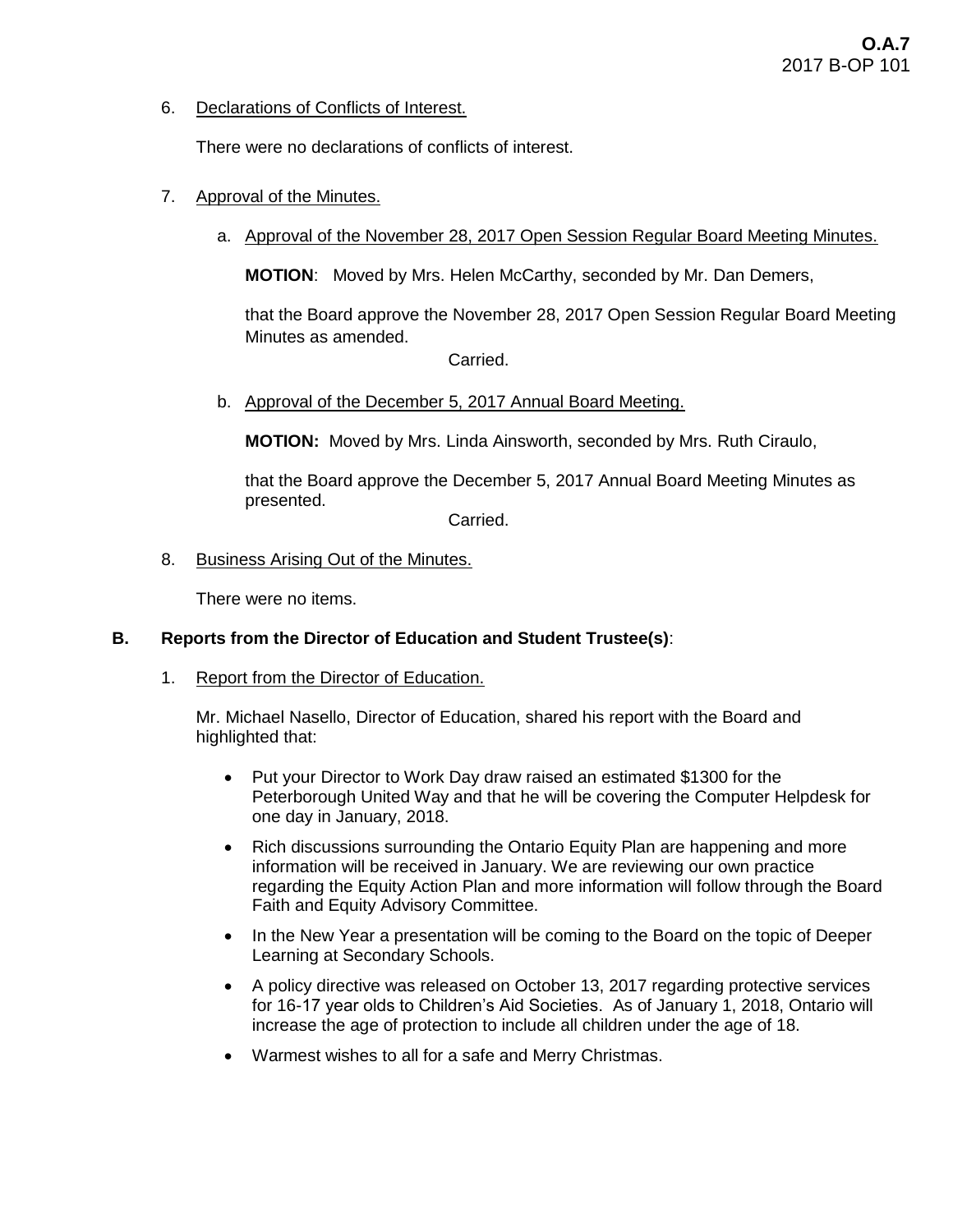2. Report from the Student Trustee(s).

Ms. Calahndra Brake, Student Trustee, shared her report with the Board and highlighted that:

- Schools supported many fundraisers including
	- $\circ$  Hampers for the Salvation Army, Organization for Ten Thousand Villages supporting the sale of Fair Trade handmade gifts, Angel Fundraiser-collecting clothes and toys for local families, the International Ambassadors fundraiser, Poinsettia fundraiser and Wells of Hope.
- Students participated in many activities over the Christmas Spirit Week.
- Schools are very involved in mental health initiatives with schools increasing opportunities for students to improve their well-being. Some activities included a Grade 9 Be Well Day that involved wellness-inducing activities such as yoga, meditation, stress circles, and physical activity.

### **C. Presentations:**

1. PVNCCDSB Strategic Plan 2017-2020 Presentation.

Mr. Nasello, Director of Education, presented the PVNCCDSB end of year overview about the implementation of the Board's Strategic Plan 2017-2020 and shared a handout with Trustees.

This document shows the Board Vision aligned with the Renewed Strategic Priorities, Strategic Actions and yearly plans to support the actions. Mr. Nasello indicated that transformative learning in deep learning will inspire change. Mr. Nasello noted that this is a whole school initiative in collaborative and collective learning and can be aligned with school and Board improvement plans for student achievement and well-being.

### **D. Programs and Services**:

1. Letter to Canadian Welding Association (Addendum).

Mr. Nasello, Director of Education, shared a letter from the Board addressed to the Canadian Welding Association in appreciation for their support of the expanding PVNCCDSB Welding Program. Mrs. Michelle Griepsma, Board Chairperson, signed the letter on behalf of the Board.

## **E. Business, Finance and Governance:**

### 2. OCSTA – Ontario Catholic School Trustees' Association Report.

Mrs. Michelle Griepsma, Chairperson, shared that updates are on the google drive. If Trustees have any questions pertaining to any documents on the Google Drive please contact Mrs. Michelle Griepsma, Board Chairperson. Some of the updates include, Catholic Education week information, Catholic School Chaplains Association Brochure, weekly legislative highlights, education service agreement and other OCSTA notifications such as the link to videos re: students across the province and voting for all, effective practices for campaigning and Student Trustee Alumni award.

Mrs. Griepsma indicated that within the google file is the OCSTA financial brief and recommendations. If Trustees require clarification or further information please advise her and she will make inquiries.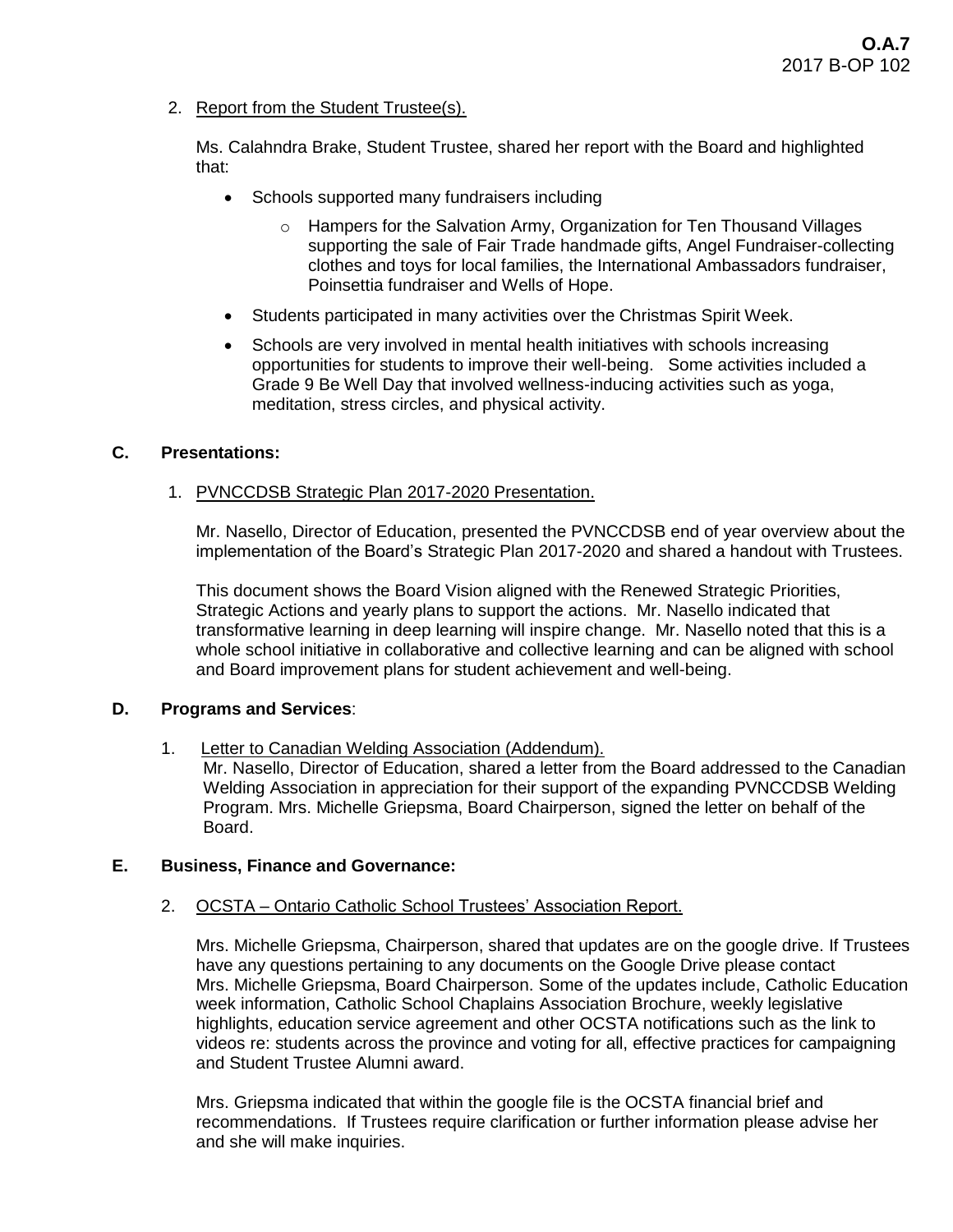Mr. Michael Nasello, Director of Education, discussed the OCSTA memo relating to Cannabis Retail Outlets and indicated that he is in the process of arranging meetings with Mayors and School Board Directors from Lindsay and Peterborough regarding the proximity of these outlets to schools. Lindsay and Peterborough have been identified as communities that could have cannabis retail outlets in July 2018.

**MOTION:** Moved by Mrs. Ruth Ciraulo, seconded by Mr. Dan Demers,

that the Board approve the Director of Education to meet with local Mayors and bring forward the Board's concerns around the proximity of cannabis retail outlets to schools as outlined in the Canadian School Boards Association Declaration and as discussed at the December 19, 2017 Open Session Regular Board Meeting.

Carried.

Student Trustees, Ms. Calahndra Brake and Mr. Winston Steward indicated to the Board their support of this Motion.

- 3. R.A. Banking Credit Amendment.
	- a. Borrowing Resolution.

Mrs. Isabel Grace, Superintendent of Business and Finance/Facility Services, reviewed the Borrowing Resolution with Trustees.

 **MOTION:** Moved by Mr. Dan Demers, seconded by Mrs. Linda Ainsworth,

that the Board approve the Borrowing Resolution in support of the Operating Line of Credit in the amount of \$10,000,000 per the attached report dated December 19, 2017.

Carried.

b. Credit Amendment.

Mrs. Isabel Grace, Superintendent of Business and Finance/Facility Services, reviewed the Credit Amendment with Trustees.

 **MOTION:** Moved by Mrs. Ruth Ciraulo, seconded by Mr. Dave Bernier,

 that the Board authorize the Chair and the Director to sign the Credit Amendment Agreement with the Canadian Imperial Bank of Commerce.

Carried.

#### 4. R.A. Walk Boundary - Holy Cross Catholic Secondary School.

Mrs. Isabel Grace, Superintendent of Business and Finance/Facility Services, discussed and answered questions regarding the Holy Cross Catholic Secondary School Walk Boundary and shared the recommendation from the Governance Committee.

**MOTION:** Moved by Mr. Dan Demers, seconded by Mrs. Linda Ainsworth,

that effective the 2018-2019 school year, walking routes to Holy Cross Catholic Secondary School will be reviewed to include the intersection of Sherbrooke and Denure in the measurements, in order to determine whether a student is eligible for transportation services.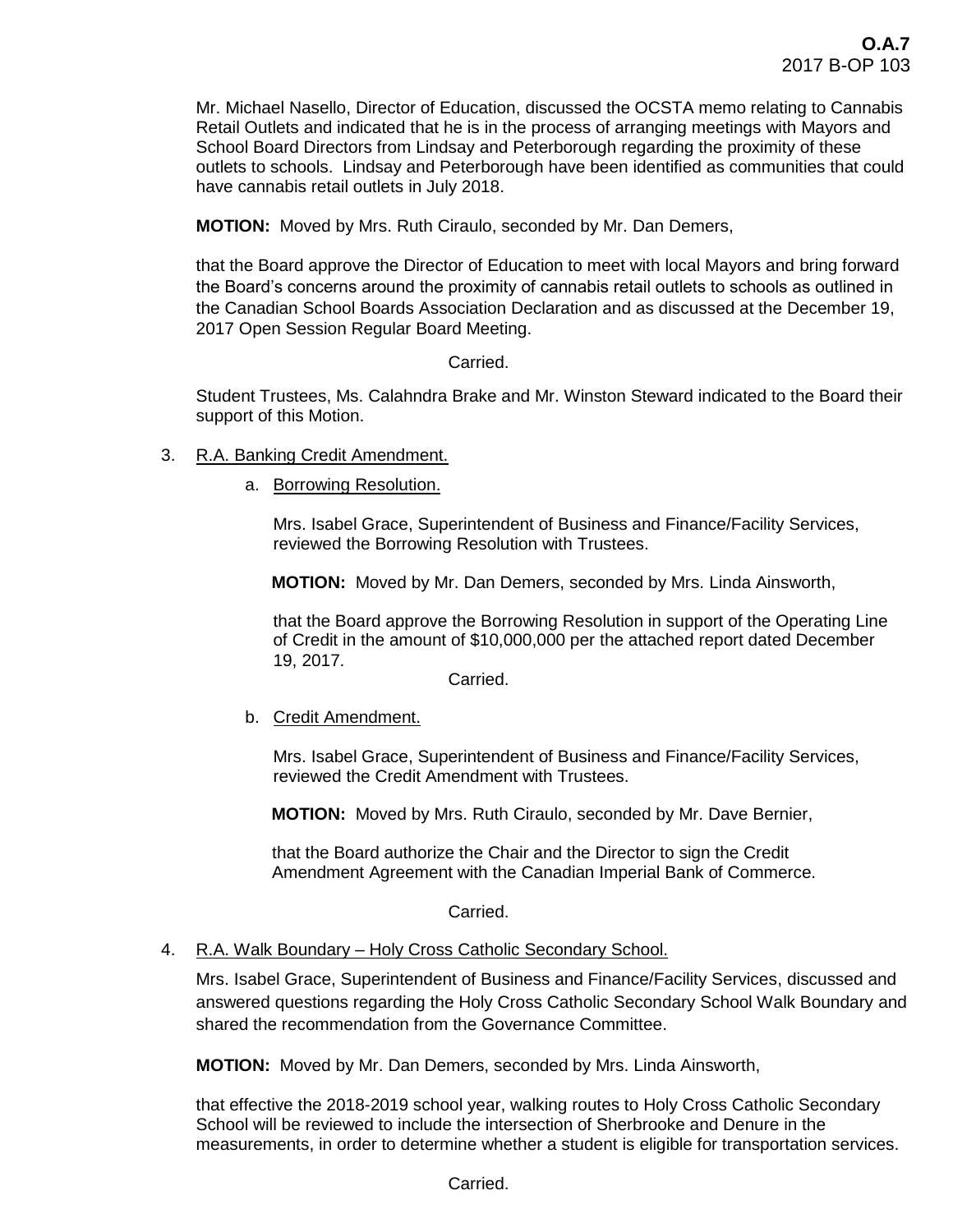5. R.A. Trustee Honoraria 2017-2018.

Mrs. Isabel Grace, Superintendent of Business and Finance/Facility Services, discussed the Trustee Honoraria 2017-2018 and shared the recommendation from the Governance Committee.

**MOTION:** Moved by Mr. Dan Demers, seconded by Mrs. Linda Ainsworth,

that the honoraria for Board members as outlined in the Governance Report dated December 11, 2017 be approved for the period December 1, 2017 to November 30, 2018.

## Carried.

## 6. R.A. Board Travel Mileage Rate.

Mrs. Isabel Grace, Superintendent of Business and Finance/Facility Services, reviewed the Board travel mileage rate and reimbursement and shared the recommendation from the Governance Committee.

**MOTION:** Moved by Mr. Dan Demers, seconded by Ms. Christine Dunn,

that effective January 1, 2018 (and annually thereafter) the rate of mileage reimbursement for travel on Board business be aligned with Canada Revenue Agency allowable rates.

7. R.A. Approval of Member to the Special Education Advisory Committee.

**MOTION:** Moved by Mrs. Helen McCarthy, seconded by Mrs. Ruth Ciraulo,

that Anita Arnold be approved as a community member representing the community at the Special Education Advisory Committee for the balance of the term of December 1, 2014 to November 30, 2018.

Carried.

## **F. Human Resources:**

# 1. R.A. Health and Safety Report.

The Joint Health and Safety Committee Semi-Annual Report dated December 8, 2017 was handed out to Trustees at the Board Meeting. Ms. Joan Carragher, Superintendent of Learning, Leadership and Human Resource Services, reviewed the document and answered questions. This document will be shared with the Board bi-annually.

The Joint Health and Safety Committee have meetings quarterly to review, update and provide guidance to stakeholders on Health and Safety related matters. All Board properties are inspected monthly by Work Site Inspection Committees. The Joint Health and Safety Committee Members are identified in the report. Ms. Carragher clarified that incident reporting is measured by forms submitted by employees. Ms. Carragher also discussed that all schools have Work Site Inspection Committees. To date this year Work Site Inspection Committee Rep training has been offered in the areas of Mental Health and Wellness Training and First Aid/CPR Training. Ms. Carragher noted that six facilities in the Board will undergo an Audit this year.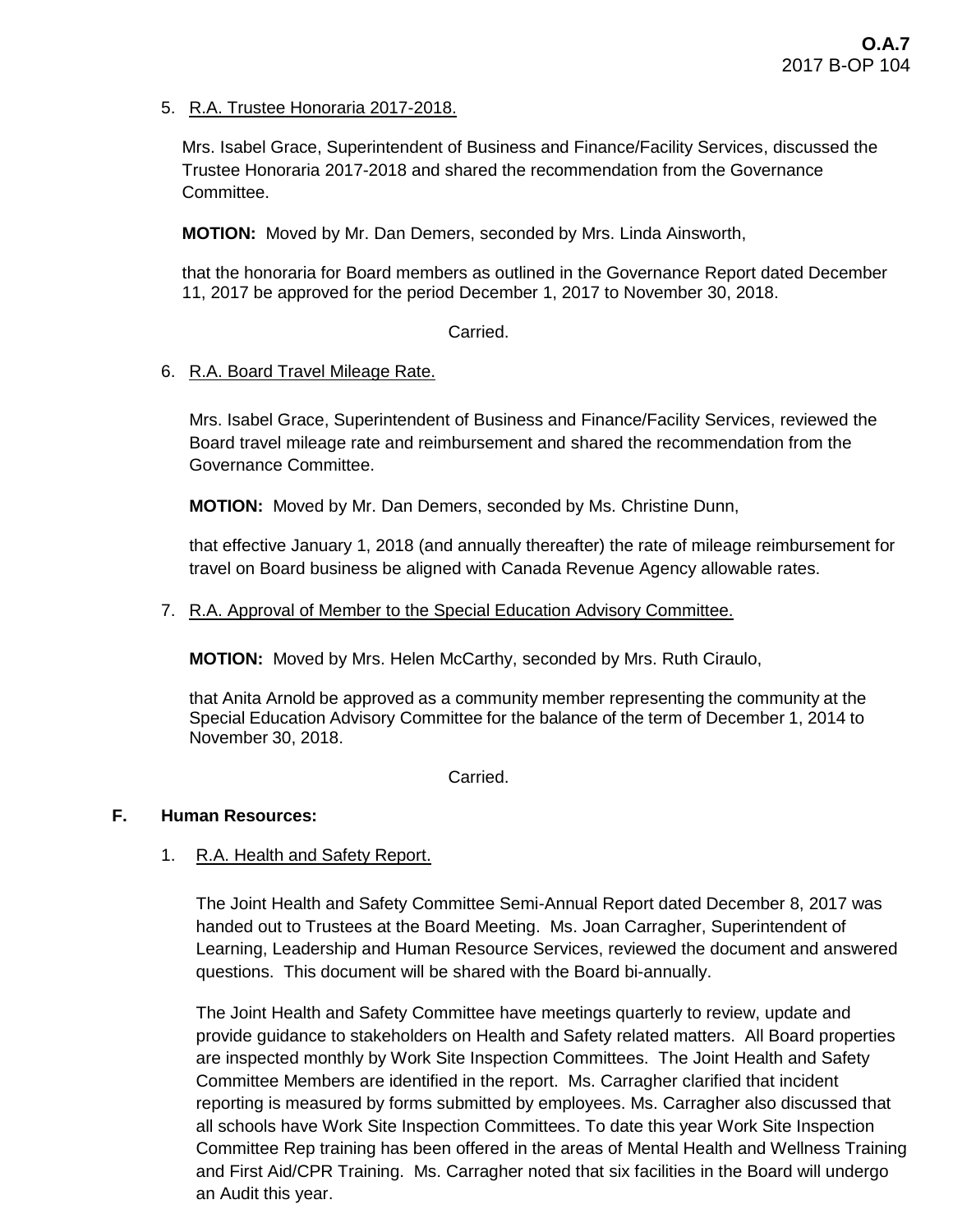**MOTION:** Moved by Mrs. Linda Ainsworth, seconded by Mr. Dan Demers,

that the Board receive the PVNCCDSB Joint Health and Safety Semi-Annual Report dated December 8, 2017.

#### Carried.

#### 2. Early Childhood Update (Addendum).

Ms. Joan Carragher, Superintendent of Learning, Leadership and Human Resource Services, discussed with Trustees the delivery of the instructional program for Early Childhood Educators (ECEs). Ms. Carragher explained the side by side (ECE and Teacher) approach that some boards have adopted including ours and also other alternative approaches. No system changes are anticipated for this school year and this item will be revisited prior to scheduling for the 18-19 school year.

- **G. Policy Development:** No Items.
- **H. Old Business**: No Items.

#### **I. New Business**:

1. Correspondence from the Corporation of the Municipality of Clarington (Addendum).

Mr. Nasello, Director of Education, shared a letter with Trustees from the Corporation of the Municipality of Clarington who are requesting to move the PA day to coincide with the October 22, 2018 Municipal Elections.

After discussion, the Board requested that Mr. Nasello, Director of Education, to compose a response letter to the Corporation of the Municipality of Clarington. Trustees requested that concerns regarding security, traffic and parking be noted and that the letter indicate that child care providers would be at school locations on October 22, 2018.

**MOTION:** Moved by Mrs. Linda Ainsworth, seconded by Mr. Dan Demers,

that the Board approve the Director of Education to respond to the letter from the Corporation of the Municipality of Clarington regarding their request to move the October 26, 2018 PA Day to October 22, 2018 as discussed at the December 19, 2017 Open Session Regular Board Meeting.

Carried.

### **J. Bring Forward**: No Items.

#### **K. Information Items**:

### 1. Chairperson's Report.

Mrs. Michelle Griepsma, Board Chairperson, requested Trustees to review Administrative Procedure 711 – Electronic Meetings of the Board and Ministry Legislated Committees. If an electronic meeting is required Trustees will need to understand how to connect to the meeting. If Trustees require assistance they are requested to contact the Director's Office for assistance.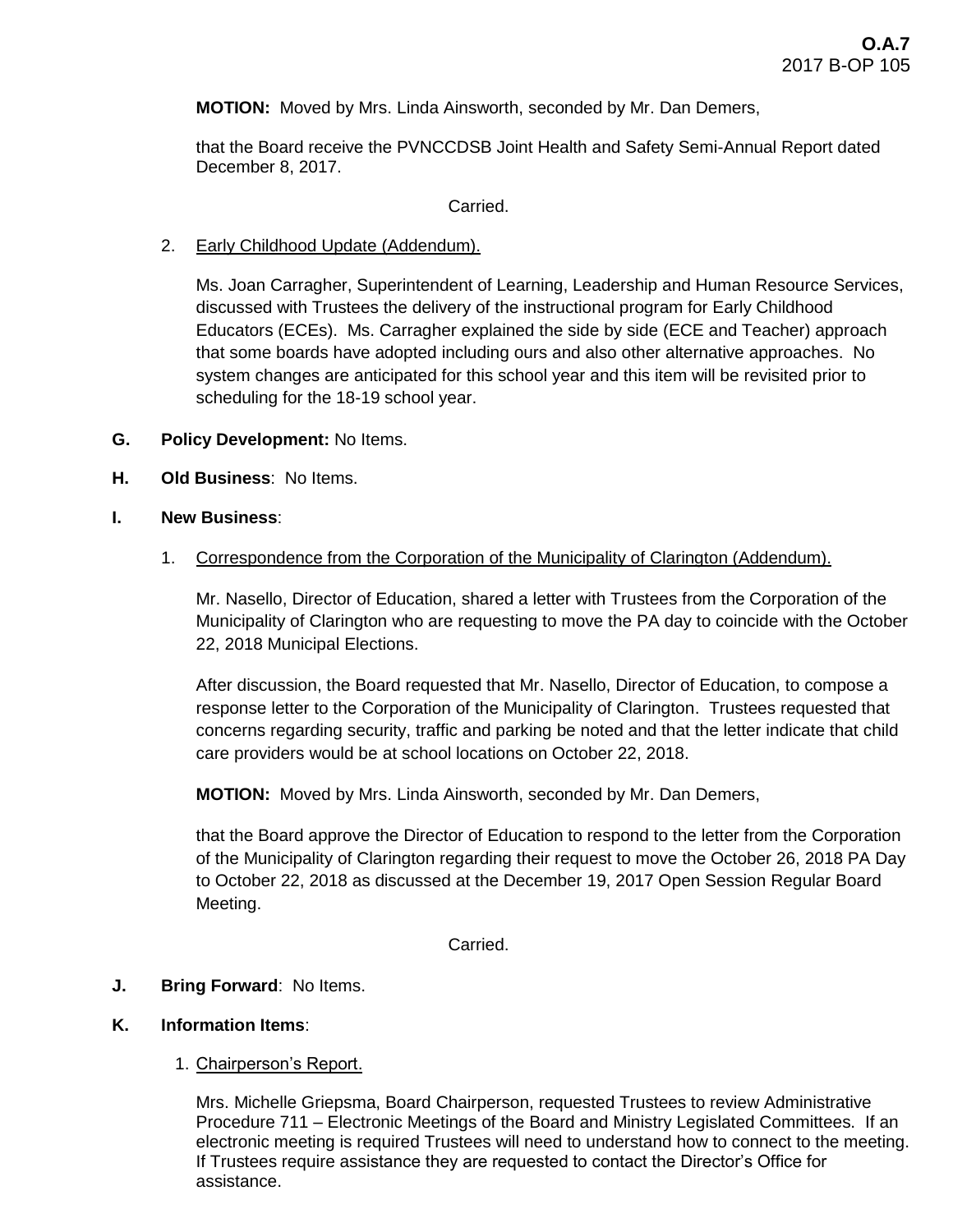Trustees are kindly reminded to please contact the Director's Office if they are planning to attend the April 26, 2018 OCSTA/OCSBOA and the April 26-28, 2018 OCSTA AGM taking place in Kitchener-Waterloo.

Trustees are also reminded that a workshop on Municipal Elections is being organized to take place on February 7, 2018 prior to the Special Board Meeting.

2. Toonies for Tuition Update.

Mr. Michael Nasello, Director of Education, informed Trustees that to date for 2017-2018 \$555.00 has been raised to support the Canadian Catholic School Trustees' Association - Toonies for Tuition Program.

Mr. Nasello, Director of Education, also shared that the Myanmar fundraising supported by Development and Peace has raised \$2, 734.00 to date for 2017-2018.

As well, the Board Good Samaritan Fund which raises funds through staff donations, special events and memoriam programs supports students and families in our community that are in crisis. An estimated \$5000 has been used to support families for 2017-2018 to date.

#### 3. Trustees Committee Reports (Past Committee Meeting Minutes).

There were no questions arising from the Past Committee Meeting Minutes that were shared in the Google Drive for the December 18, 2017, Board Meeting.

i. First Nation, Métis, and Inuit Advisory Committee December 12, 2017.

#### 4. Board Representation to Various Committees.

A chart was shared with Trustees outlining Board representation to various committees.

Mrs. Michelle Griepsma, Chair of the Board, indicated to Trustees that if they cannot attend a meeting please advise her and she will follow up to have a Trustee attend in their place if possible. It was noted that a Trustee must be present for the Catholic Parent Engagement Committee, Supervised Alternative Learning Committee and the Audit Committee meetings.

Mrs. Griepsma will also inform the Director's Office if an alternate Trustee will be attending a Committee Meeting and the appropriate Administrative Assistant for the Committee will be notified.

### 5. Highlights of System Achievements.

Mr. Galen Eagle, Communications Manager, presented the System Achievements for the month which have been posted on the Board web site.

Mrs. Michelle Griepsma, Board Chairperson, mentioned that February 22, 2018 is Human Trafficking Awareness Day and Mr. Nasello, Director of Education, and Mr. Tim Moloney, Superintendent of Learning/Student Success, indicated that they will connect with local police departments to assist in resourcing.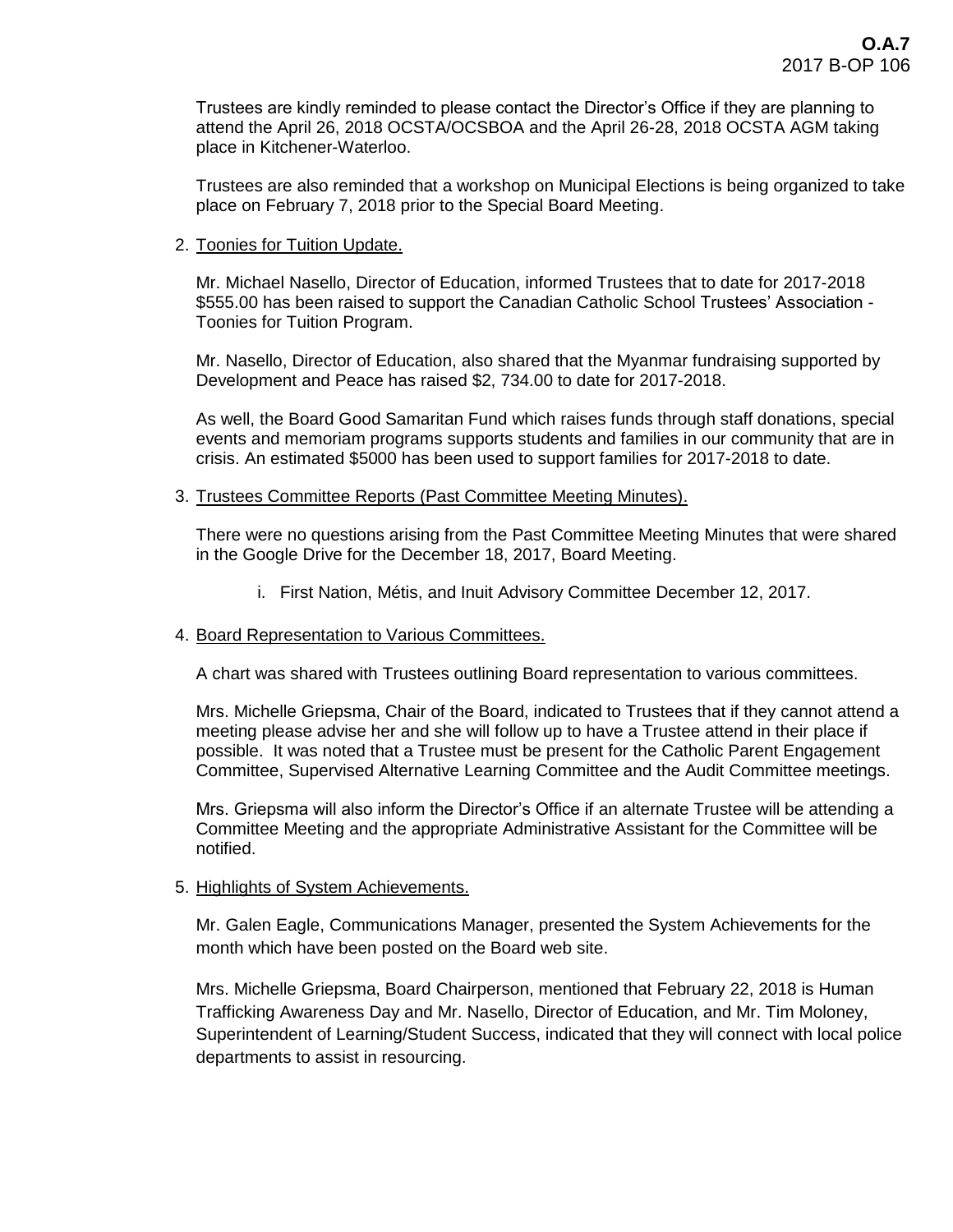## **L. Future Meetings**:

## *BOARD AND STANDING COMMITTEE MEETINGS (chronological order)*

- 1. Board Standing Committee Meetings:
	- Governance **Monday, January 15, 2018, 6:30 p.m. – 8:30 p.m.**
	- Board Meeting **Tuesday, January 23, 2018, In Camera 6:00 p.m., Open Session 6:30 p.m.**
	- Policy Development **Tuesday, January 30, 2018, 6:30 p.m. – 8:30 p.m.**
- 2. Other Committee Meetings:
	- Supervised Alternative Learning (SAL) Meeting Tuesday, January 9, 2018 2:30 p.m.
	- Chairperson Committee Meeting Monday, January 15, 2018, 4:30 p.m.
	- Student Council Liaison Committee Meeting January 23, 2018, 4:15 p.m.
	- STSCO Governance Meeting January 9, 2018, 3:00 p.m., STSCO Offices.
	- **Special Education Advisory Committee January 18, 2018, 6:30 p.m.**
	- Faith and Equity Advisory Committee, January 25, 2018, 6:30 p.m.
	- Catholic Parent Engagement Committee, February 5, 2018, 6:30 p.m.
	- Accessibility for All Committee, February 13, 2018, 1:15 p.m.
	- First Nation, Métis, and Inuit Advisory Committee March 6, 2018, 6:30 p.m.
	- French as a Second Language Advisory Committee, April 11, 2018, 4:30 p.m.
	- Audit Committee, TBD, 6:30 p.m.

### *EVENTS (chronological order)*

- January 19, 2018 OCSTA Ontario Catholic School Trustees' Association Trustees Seminar (Hilton Mississauga, Meadowvale) January 19-20, 2018
- February 7, 2018 Workshop on Municipal Elections presented by Mr. Stephen Andrews, OCSTA Director of Legislative and Political Affairs, and Mr. Patrick Daly, OCSTA President (Board Office – 4:30 p.m.)
- February 7, 2018 Special Board Meeting, In Camera 6:00 p.m., Open Session 6:30 p.m.
- **February 15, 2018 Special Olympics Fundraisers**
- February 15-18, 2018 OSTA-AECO Ontario Student Trustees' Association Board Council Conference (Student Trustees)
- April 4, 2018 Catholic Leadership Development Series, "Called to Learn", 4:15 p.m. -6:00 p.m. Board Office –Large Board Room
- April 26-28, 2018 OCSTA Ontario Catholic School Trustees' Association AGM and OCSTA/OCSBOA Business Seminar – April 26, 2017 (Crowne Plaza Kitchener – Waterloo)
- May 6-May 11, 2018 Catholic Education Week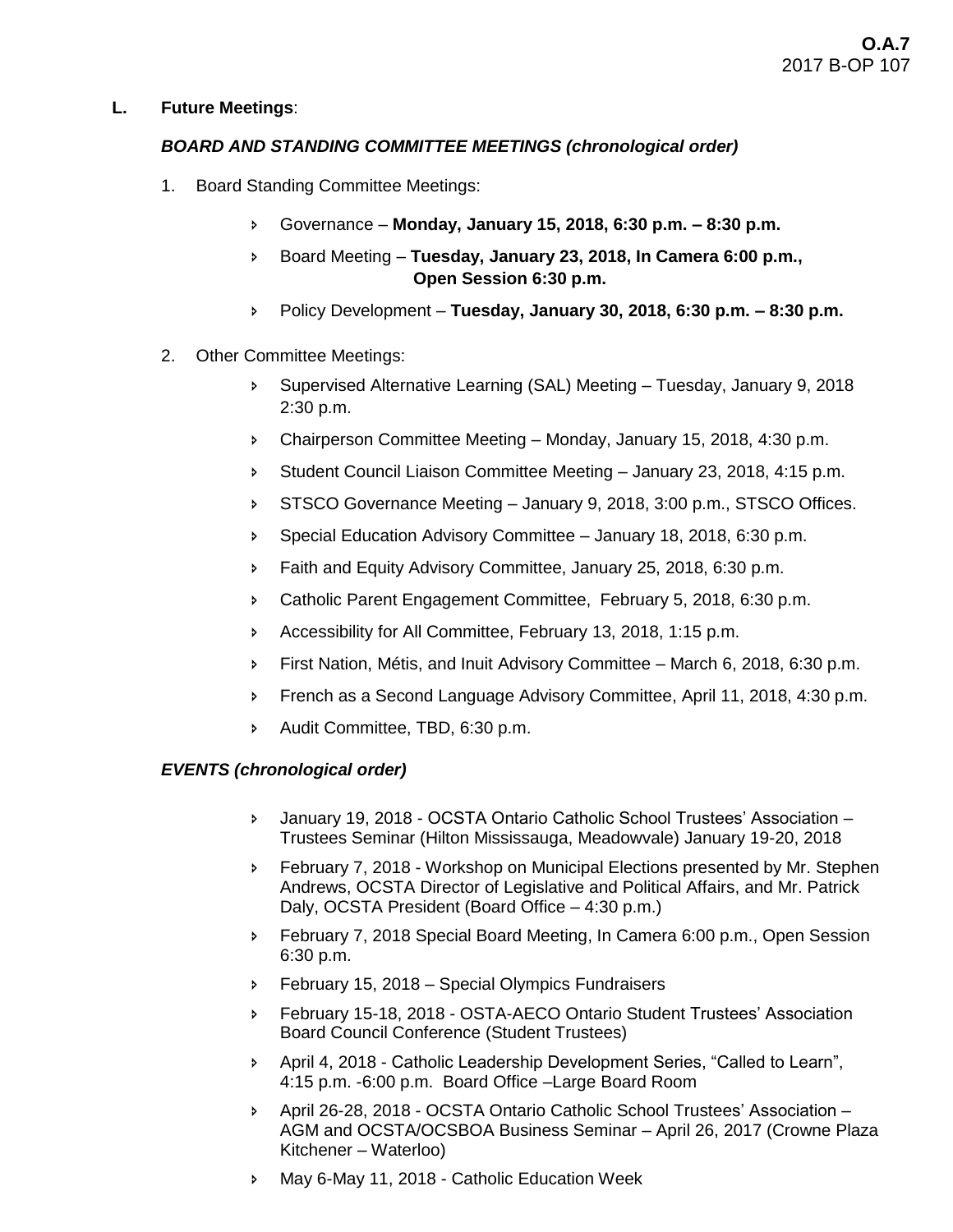- May 9, 2018 PVNCCDSB Service Recognition Occasional Staff (Board Office)
- May 9, 2018 Catholic Student Leadership Awards Evening
- May 24, 2018 OSTA-AECO Ontario Student Trustees' Association Annual General Meeting May 24-27, 2018 (Student Trustees)
- June 7, 2018 CCSTA Canadian Catholic School Trustees' Association AGM June 7-9, 2018 Kelowna BC

#### **M. Conclusion**:

**1.** Report from the In-camera Meeting.

**MOTION:** Moved by Mrs. Linda Ainsworth, seconded by Ms. Christine Dunn,

that the Board approved the actions and the discussions arising from the In-Camera session on December 19, 2017.

#### Carried.

- **A.** 1. Opening Prayer was shared.
	- 2. The Agenda for the In-Camera meeting of December 19, 2017 was approved as amended.
	- 3. There were no declarations of conflict of interest.
	- 4. The draft Minutes of the November 28, 2017 In-Camera Board Meeting minutes were Approved as presented.
	- 5. There was one Business item arising out of the minutes.
- **B.** There were no presentations.
- **C.** Programs and Services Trustee Meetings were discussed.
- **D.** Under Business, Finance and Governance:
	- 1. An OCSTA In-Camera report was heard.
	- 2. Trustees will reconvene after the Open Session regarding Performance Review update.
	- 3. A Motion was heard regarding minutes of settlement from the Expulsion Committee dated December 19, 2017.
	- 4. There was an OCSTA election discussion.
- **E.** Human Resources:
	- 1. A Human Resource matter was heard.
- **F.** Other Urgent Matter: No Items.
- **G.** Information Items: No Items.
- **H.** Old Business:
	- 1. A follow up regarding a past matter was heard.
- **I.** The Meeting convened as an Open Session at 6:23 p.m.
- **2.** Closing Prayer.

The Chairperson, Mrs. Michelle Griepsma, asked Mrs. Linda Ainsworth to lead the group in Closing Prayer.